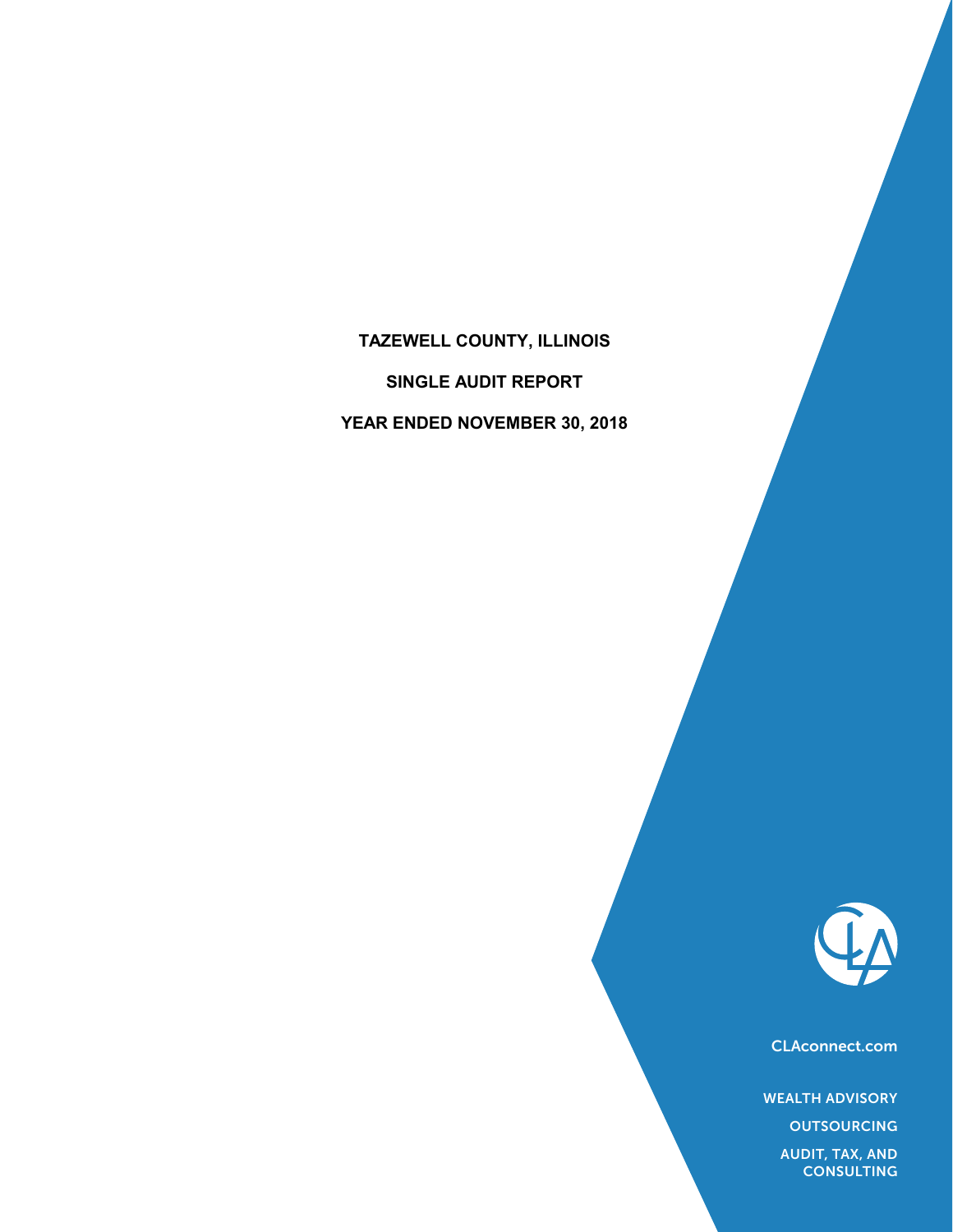# **TAZEWELL COUNTY, ILLINOIS TABLE OF CONTENTS YEAR ENDED NOVEMBER 30, 2018**

| <b>INDEPENDENT AUDITORS' REPORT ON INTERNAL CONTROL OVER FINANCIAL</b><br>REPORTING AND ON COMPLIANCE AND OTHER MATTERS BASED ON AN<br>AUDIT OF FINANCIAL STATEMENTS PERFORMED IN ACCORDANCE WITH<br><b>GOVERNMENT AUDITING STANDARDS</b>   | 1  |
|---------------------------------------------------------------------------------------------------------------------------------------------------------------------------------------------------------------------------------------------|----|
| <b>INDEPENDENT AUDITORS' REPORT ON COMPLIANCE FOR EACH MAJOR</b><br>FEDERAL PROGRAM, REPORT ON INTERNAL CONTROL OVER COMPLIANCE,<br>AND REPORT ON THE SCHEDULE OF EXPENDITURES OF FEDERAL AWARDS<br><b>REQUIRED BY THE UNIFORM GUIDANCE</b> | 3  |
| <b>SCHEDULE OF EXPENDITURES OF FEDERAL AWARDS</b>                                                                                                                                                                                           | 6  |
| NOTES TO SCHEDULE OF EXPENDITURES OF FEDERAL AWARDS                                                                                                                                                                                         | 11 |
| <b>SCHEDULE OF FINDINGS AND QUESTIONED COSTS</b>                                                                                                                                                                                            | 13 |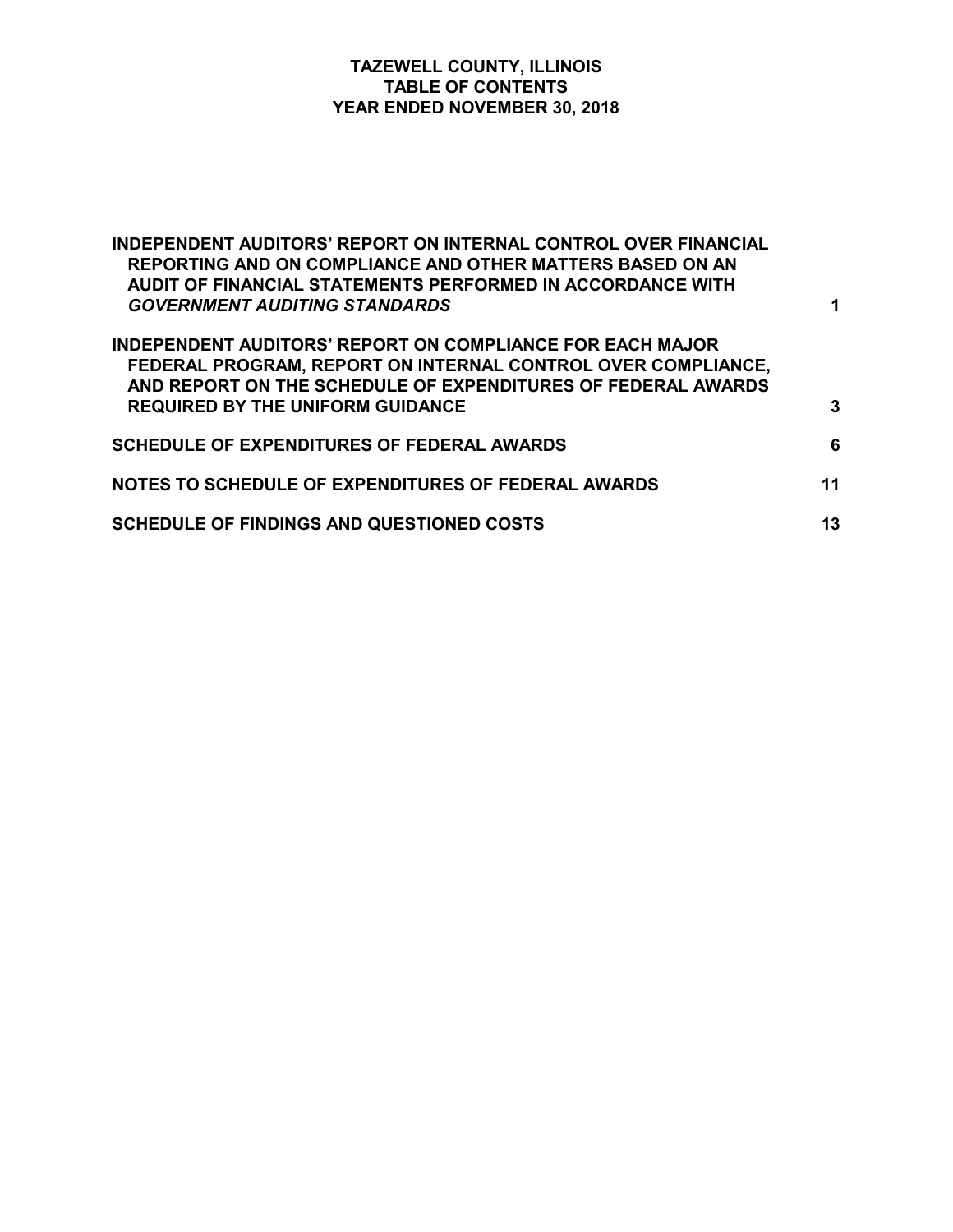

CliftonLarsonAllen LLP CLAconnect.com

# **INDEPENDENT AUDITORS' REPORT ON INTERNAL CONTROL OVER FINANCIAL REPORTING AND ON COMPLIANCE AND OTHER MATTERS BASED ON AN AUDIT OF FINANCIAL STATEMENTS PERFORMED IN ACCORDANCE WITH** *GOVERNMENT AUDITING STANDARDS*

Chairman and Members of the County Board Tazewell County, Illinois

We have audited, in accordance with the auditing standards generally accepted in the United States of America and the standards applicable to financial audits contained in *Government Auditing Standards*  issued by the Comptroller General of the United States, the financial statements of the governmental activities, the discretely presented component unit, each major fund, and the aggregate remaining fund information of Tazewell County, Illinois (County) as of and for the year ended November 30, 2018, and the related notes to the financial statements, which collectively comprise Tazewell County, Illinois' basic financial statements, and have issued our report thereon dated July 8, 2019.

# **Internal Control over Financial Reporting**

In planning and performing our audit of the financial statements, we considered the County's internal control over financial reporting (internal control) to determine the audit procedures that are appropriate in the circumstances for the purpose of expressing our opinions on the financial statements, but not for the purpose of expressing an opinion on the effectiveness of the County's internal control. Accordingly, we do not express an opinion on the effectiveness of the County's internal control.

A deficiency in internal control exists when the design or operation of a control does not allow management or employees, in the normal course of performing their assigned functions, to prevent, or detect and correct, misstatements on a timely basis. A material weakness is a deficiency, or a combination of deficiencies, in internal control, such that there is a reasonable possibility that a material misstatement of the entity's financial statements will not be prevented, or detected and corrected on a timely basis. A significant deficiency is a deficiency, or a combination of deficiencies, in internal control that is less severe than a material weakness, yet important enough to merit attention by those charged with governance.

Our consideration of internal control was for the limited purpose described in the first paragraph of this section and was not designed to identify all deficiencies in internal control that might be material weaknesses or significant deficiencies and therefore, material weaknesses or significant deficiencies may exist that were not identified. We did identify certain deficiencies in internal control, described in the accompanying schedule of findings and questioned costs as items 2018-001 and 2018-002 that we consider to be material weaknesses.

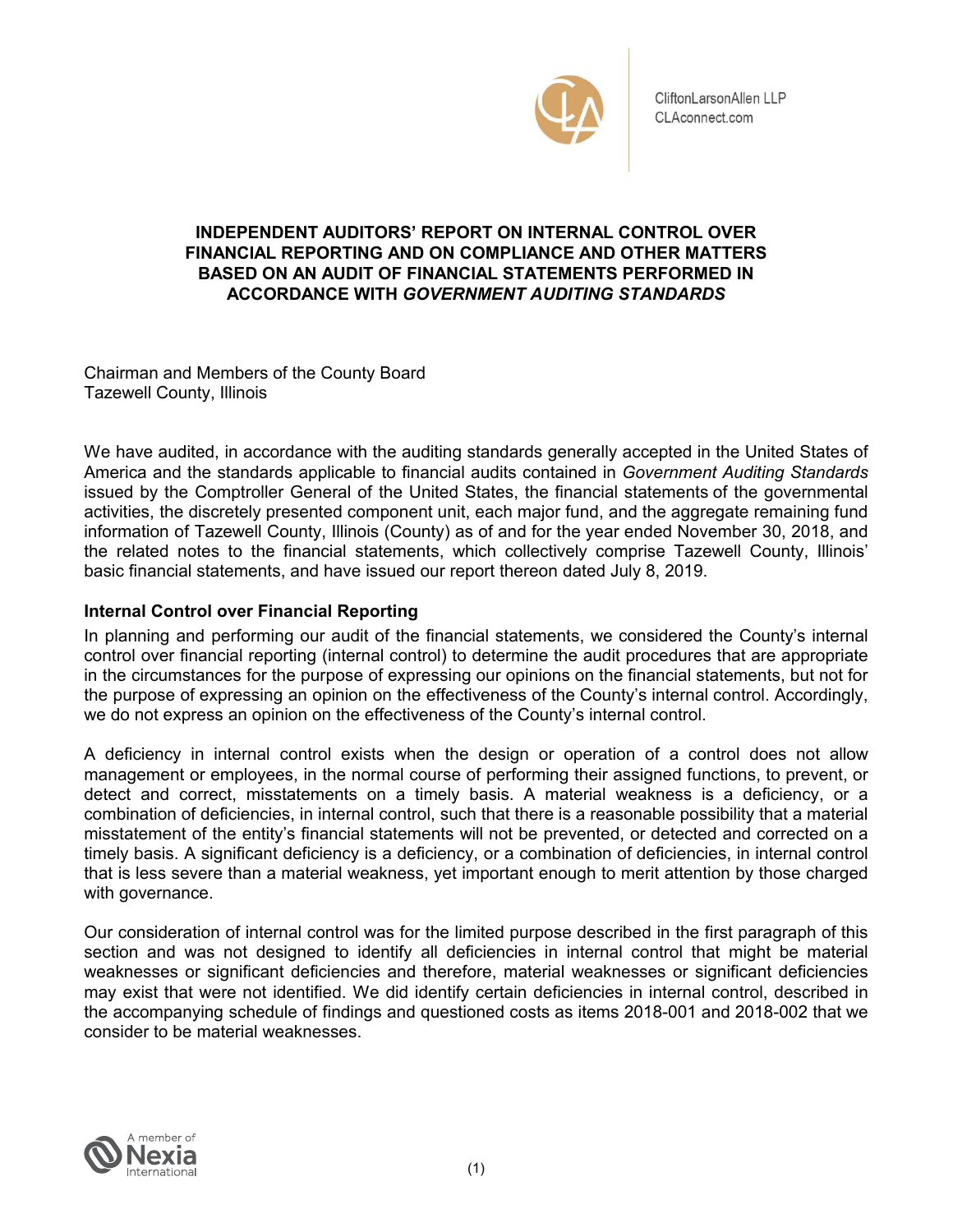## **Compliance and Other Matters**

As part of obtaining reasonable assurance about whether the County's financial statements are free from material misstatement, we performed tests of its compliance with certain provisions of laws, regulations, contracts, and grant agreements, noncompliance with which could have a direct and material effect on the determination of financial statement amounts. However, providing an opinion on compliance with those provisions was not an objective of our audit and, accordingly, we do not express such an opinion. The results of our tests disclosed no instances of noncompliance or other matters that are required to be reported under *Government Auditing Standards*.

# **Tazewell County, Illinois' Response to Findings**

The County's responses to the findings identified in our audit are described in the accompanying schedule of findings and questioned costs. The County's responses were not subjected to the auditing procedures applied in the audit of the financial statements and, accordingly, we express no opinion on them.

## **Purpose of this Report**

The purpose of this report is solely to describe the scope of our testing of internal control and compliance and the result of that testing, and not to provide an opinion on the effectiveness of the entity's internal control or on compliance. This report is an integral part of an audit performed in accordance with *Government Auditing Standards* in considering the entity's internal control and compliance. Accordingly, this communication is not suitable for any other purpose.

Vifton Larson Allen LLP

**CliftonLarsonAllen LLP**

Peoria, Illinois July 8, 2019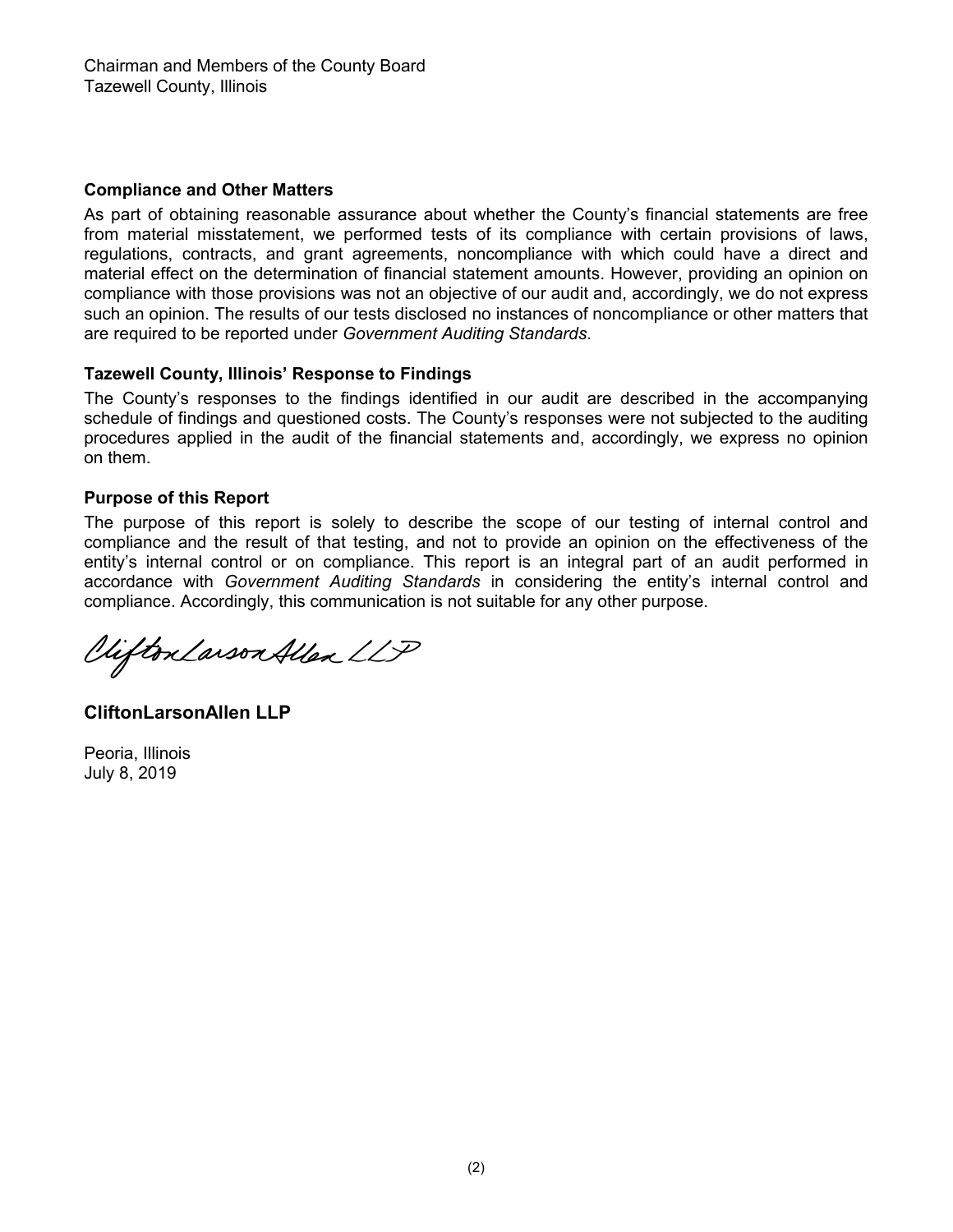

# **INDEPENDENT AUDITORS' REPORT ON COMPLIANCE FOR EACH MAJOR FEDERAL PROGRAM, REPORT ON INTERNAL CONTROL OVER COMPLIANCE, AND REPORT ON THE SCHEDULE OF EXPENDITURES OF FEDERAL AWARDS REQUIRED BY THE UNIFORM GUIDANCE**

Chairman and Members of the County Board Tazewell County, Illinois

# **Report on Compliance for Each Major Federal Program**

We have audited Tazewell County, Illinois' (County) compliance with the types of compliance requirements described in the OMB Compliance Supplement that could have a direct and material effect on each of the County's major federal programs for the year ended November 30, 2018. The County's major federal programs are identified in the summary of auditors' results section of the accompanying schedule of findings and questioned costs.

# *Management's Responsibility*

Management is responsible for compliance with federal statutes, regulations, and the terms and conditions of its federal awards applicable to its federal programs.

# *Auditors' Responsibility*

Our responsibility is to express an opinion on compliance for each of the County's major federal programs based on our audit of the types of compliance requirements referred to above. We conducted our audit of compliance in accordance with auditing standards generally accepted in the United States of America; the standards applicable to financial audits contained in *Government Auditing Standards*, issued by the Comptroller General of the United States; and the audit requirements of Title 2 U.S. *Code of Federal Regulations* Part 200, *Uniform Administrative Requirements, Cost Principles, and Audit Requirements for Federal Awards* (Uniform Guidance). Those standards and Uniform Guidance require that we plan and perform the audit to obtain reasonable assurance about whether noncompliance with the types of compliance requirements referred to above that could have a direct and material effect on a major federal program occurred. An audit includes examining, on a test basis, evidence about the County's compliance with those requirements and performing such other procedures as we considered necessary in the circumstances.

We believe that our audit provides a reasonable basis for our opinion on compliance for each major federal program. However, our audit does not provide a legal determination of the County's compliance.

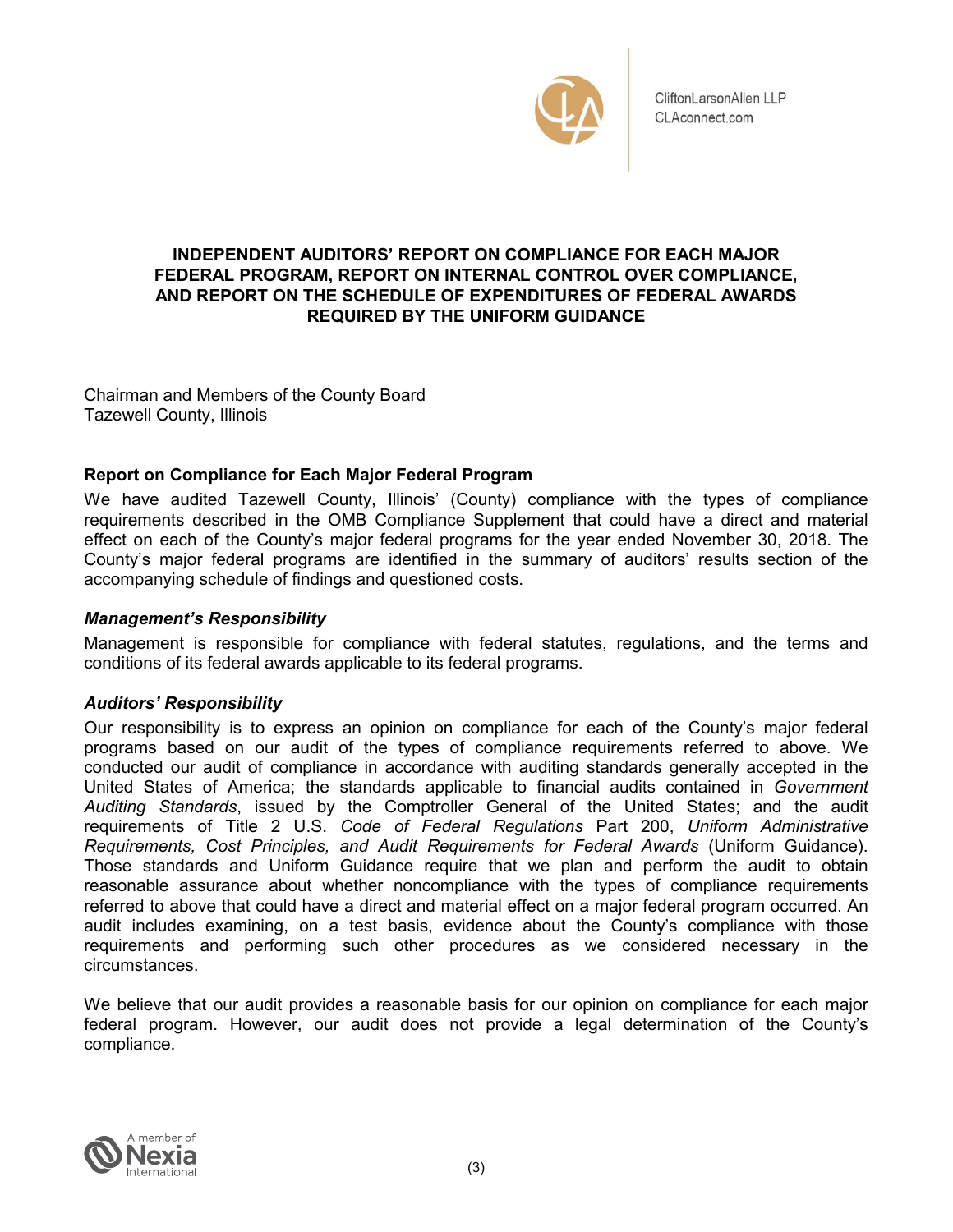# *Opinion on Each Major Federal Program*

In our opinion, the County complied, in all material respects, with the types of compliance requirements referred to above that could have a direct and material effect on each of its major federal programs for the year ended November 30, 2018.

## **Report on Internal Control Over Compliance**

Management of Tazewell County, Illinois is responsible for establishing and maintaining effective internal control over compliance with the types of compliance requirements referred to above. In planning and performing our audit of compliance, we considered the County's internal control over compliance with the types of requirements that could have a direct and material effect on each major federal program to determine the auditing procedures that are appropriate in the circumstances for the purpose of expressing an opinion on compliance for each major federal program and to test and report on internal control over compliance in accordance with the Uniform Guidance, but not for the purpose of expressing an opinion on the effectiveness of internal control over compliance. Accordingly, we do not express an opinion on the effectiveness of the County's internal control over compliance.

A deficiency in internal control over compliance exists when the design or operation of a control over compliance does not allow management or employees, in the normal course of performing their assigned functions, to prevent, or detect and correct, noncompliance with a type of compliance requirement of a federal program on a timely basis. A material weakness in internal control over compliance is a deficiency, or a combination of deficiencies, in internal control over compliance, such that there is a reasonable possibility that material noncompliance with a type of compliance requirement of a federal program will not be prevented, or detected and corrected, on a timely basis. A significant deficiency in internal control over compliance is a deficiency, or a combination of deficiencies, in internal control over compliance with a type of compliance requirement of a federal program that is less severe than a material weakness in internal control over compliance, yet important enough to merit attention by those charged with governance.

Our consideration of internal control over compliance was for the limited purpose described in the first paragraph of this section and was not designed to identify all deficiencies in internal control over compliance that might be material weaknesses or significant deficiencies and therefore, material weaknesses or significant deficiencies may exist that were not identified. We identified a certain deficiency in internal control over compliance, as described in the accompanying schedule of findings and questioned costs as item 2018-003 that we consider to be a material weakness.

The County's response to the internal control over compliance finding identified in our audit is described in the accompanying schedule of findings and questioned costs. The County's response was not subjected to the auditing procedures applied in the audit of compliance and, accordingly, we express no opinion on the response.

The purpose of this report on internal control over compliance is solely to describe the scope of our testing of internal control over compliance and the result of that testing based on the requirements of the Uniform Guidance. Accordingly, this report is not suitable for any other purpose.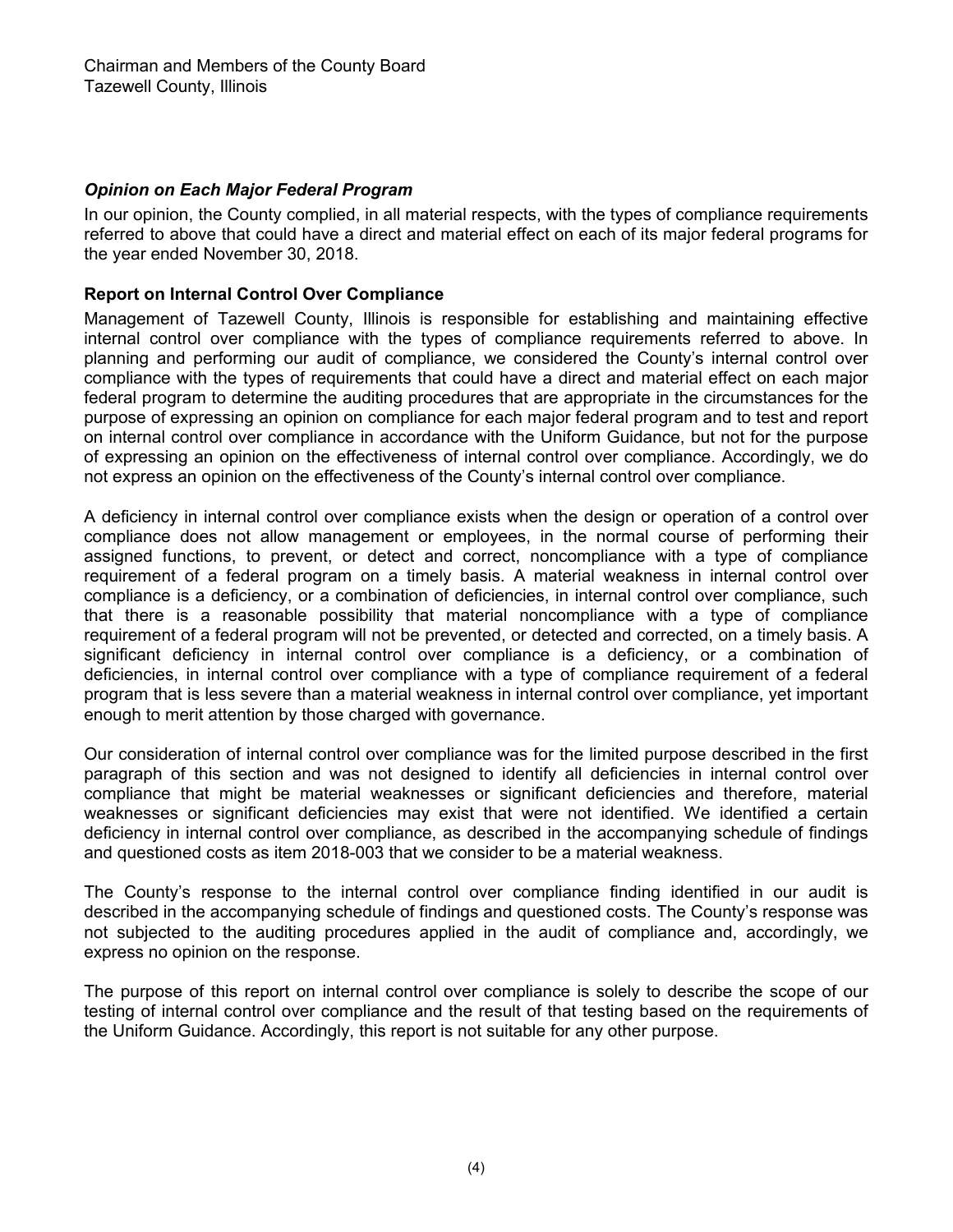# **Report on Schedule of Expenditures of Federal Awards Required by the Uniform Guidance**

We have audited the financial statements of the governmental activities, the discretely presented component unit, each major fund, and the aggregate remaining fund information of Tazewell County, Illinois as of and for the year ended November 30, 2018, and the related notes to the financial statements, which collectively comprise the County's basic financial statements. We issued our report thereon dated July 8, 2019, which contained unmodified opinions on those financial statements. Our audit was conducted for the purpose of forming opinions on the financial statements that collectively comprise the basic financial statements. The accompanying schedule of expenditures of federal awards is presented for purposes of additional analysis as required by the Uniform Guidance and is not a required part of the basic financial statements. Such information is the responsibility of management and was derived from and relates directly to the underlying accounting and other records used to prepare the basic financial statements. The information has been subjected to the auditing procedures applied in the audit of the financial statements and certain additional procedures, including comparing and reconciling such information directly to the underlying accounting and other records used to prepare the basic financial statements or to the basic financial statements themselves, and other additional procedures in accordance with auditing standards generally accepted in the United States of America. In our opinion, the schedule of expenditures of federal awards is fairly stated in all material respects in relation to the basic fina ncial statements as a whole.

Viifton Larson Allen LLP

**CliftonLarsonAllen LLP**

Peoria, Illinois July 8, 2019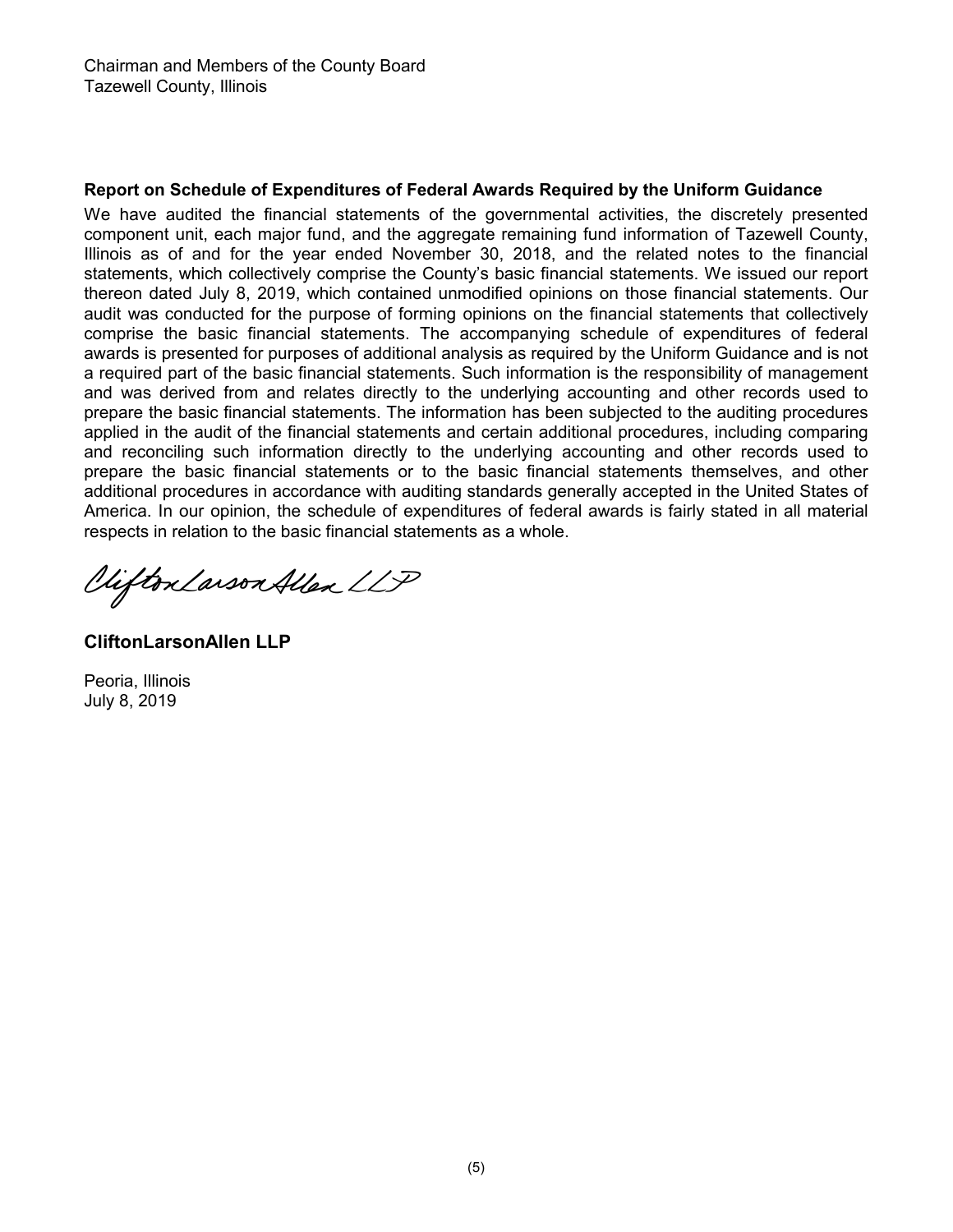| Federal Grantor/Pass-through<br>Grantor/Program Title | Federal CFDA<br>Number | Pass-through<br>Grantor's Number | Expenditures  | Passed-through to<br>Subrecipients |
|-------------------------------------------------------|------------------------|----------------------------------|---------------|------------------------------------|
| <b>U.S. Department of Agriculture</b>                 |                        |                                  |               |                                    |
| Passed through Illinois Department of                 |                        |                                  |               |                                    |
| Human Services:                                       |                        |                                  |               |                                    |
| Special Supplemental Nutrition Program                |                        |                                  |               |                                    |
| for Women, Infants, and Children (Major)              | 10.557                 | FCSWQ01102                       | \$<br>161,112 | \$                                 |
|                                                       | 10.557                 | FCSXQ01102                       | 99,220        |                                    |
|                                                       | 10.557                 | <b>Food Instruments</b>          | 579,101       |                                    |
|                                                       |                        |                                  | 839,433       |                                    |
| Peer Counseling (Major)                               | 10.557                 | FCSWQ01178                       | 24,477        |                                    |
|                                                       | 10.557                 | FCSXQ01178                       | 17,080        |                                    |
|                                                       |                        |                                  | 41,557        |                                    |
| Total CFDA No. 10.557                                 |                        |                                  | 880,990       |                                    |
| WIC Farmer's Market Nutrition Program                 | 10.572                 | FCSXQ00696                       | 972           |                                    |
|                                                       |                        |                                  |               |                                    |
| Total U.S. Department of Agriculture                  |                        |                                  |               |                                    |
| Passed Through Illinois                               |                        |                                  |               |                                    |
| Department of Human Services                          |                        |                                  | 881,962       |                                    |
| Passed through Illinois State Board of Education:     |                        |                                  |               |                                    |
| Summer Food Service Program                           | 10.559                 | 65108906551                      | 6,602         |                                    |
| Total U.S. Department of Agriculture                  |                        |                                  | 888,564       |                                    |
| U.S. Department of Health and Human Services          |                        |                                  |               |                                    |
| Passed through Illinois Department of Public Health:  |                        |                                  |               |                                    |
| <b>Cities Readiness Initiative</b>                    | 93.074                 | 87180120F                        | 28,582        |                                    |
|                                                       | 93.074                 | 97580025G                        | 20,148        |                                    |
|                                                       |                        |                                  | 48,730        |                                    |
| <b>Public Health Information Network</b>              | 93.074                 | 87180085F                        | 56.505        |                                    |
|                                                       | 93.074                 | 97180085G                        | 36,119        |                                    |
|                                                       |                        |                                  | 92,624        |                                    |
|                                                       |                        |                                  |               |                                    |
| Total CFDA No. 93.074                                 |                        |                                  | 141,354       |                                    |
| Immunization Grants - Commodities                     | 93.268                 | <b>NA</b>                        | 118,236       |                                    |
| <b>Drug Free Communities</b>                          | 93.276                 | 2H79SP018724-06                  | 96,888        |                                    |
|                                                       | 93.276                 | 5H79SP018724-07                  | 19,523        |                                    |
|                                                       |                        |                                  | 116,411       |                                    |

*See accompanying Notes to Schedule of Expenditures of Federal Awards.*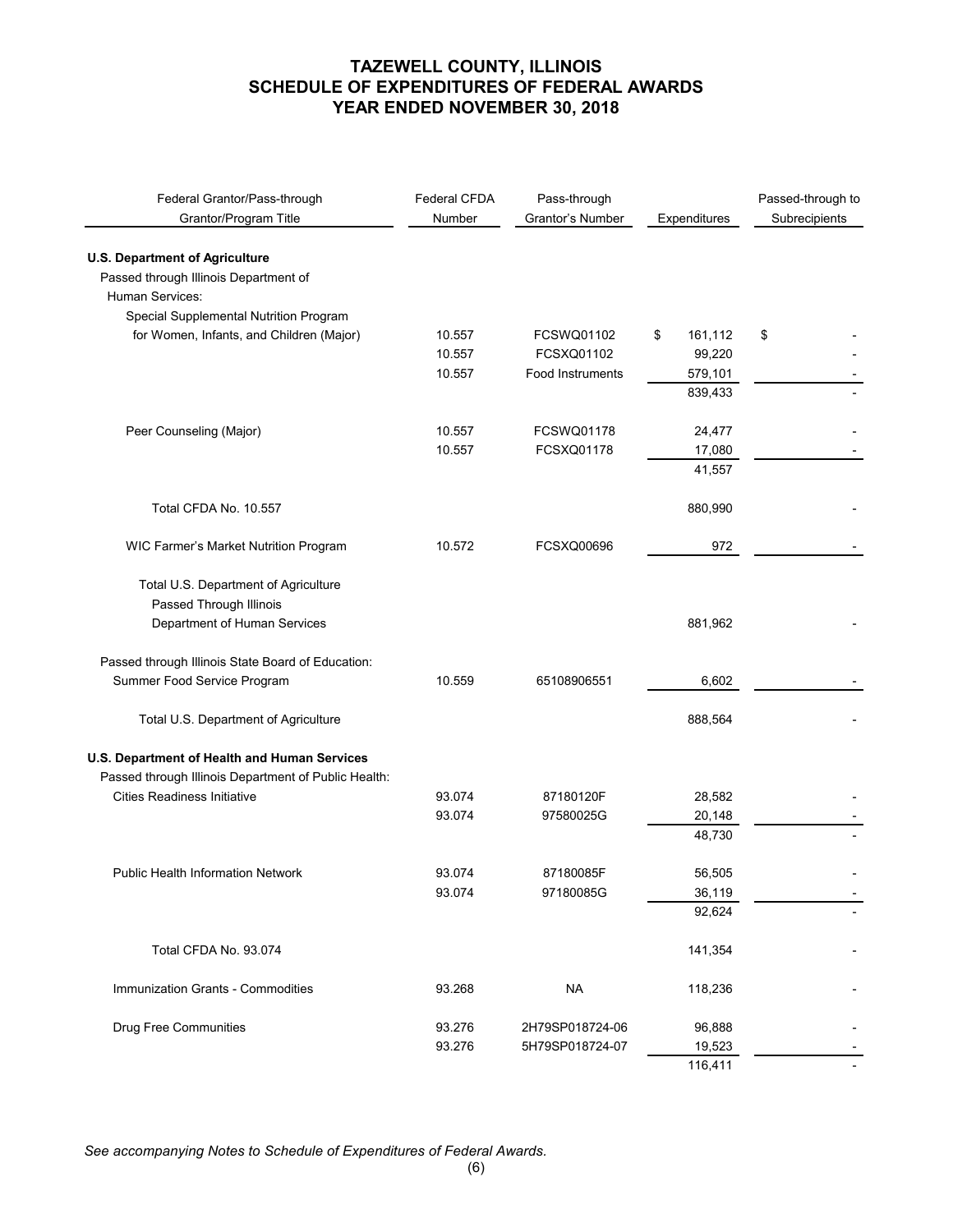| Federal Grantor/Pass-through<br>Grantor/Program Title               | Federal CFDA<br>Number | Pass-through<br>Grantor's Number<br>Expenditures |              | Passed-through to<br>Subrecipients |
|---------------------------------------------------------------------|------------------------|--------------------------------------------------|--------------|------------------------------------|
| U.S. Department of Health and Human Services                        |                        |                                                  |              |                                    |
| (Continued)                                                         |                        |                                                  |              |                                    |
| Passed through Illinois Department of Public Health:<br>(Continued) |                        |                                                  |              |                                    |
| <b>Breast and Cervical Cancer Screening</b>                         | 93.898                 | 86180027F                                        | \$<br>83,990 | \$                                 |
| Illinois Wisewoman                                                  | 93.094                 | 86180040F                                        | 26,958       |                                    |
|                                                                     | 93.436                 | 96180040G                                        | 5,412        |                                    |
|                                                                     |                        |                                                  | 32,370       |                                    |
| Total U.S. Department of Health and                                 |                        |                                                  |              |                                    |
| Human Services Passed through                                       |                        |                                                  |              |                                    |
| Illinois Department of Public Health                                |                        |                                                  | 492,361      |                                    |
| Passed through Illinois Department of Human Services:               |                        |                                                  |              |                                    |
| Maternal and Child Health Service                                   |                        |                                                  |              |                                    |
| <b>Block Grant to the States</b>                                    | 93.994                 | <b>FCSWU03049</b>                                | (52,050)     |                                    |
| Substance Abuse Program                                             | 93.959                 | 43CWZ03227                                       | 47,139       |                                    |
|                                                                     | 93.959                 | 43CXZ03227                                       | 31,715       |                                    |
|                                                                     |                        |                                                  | 78,854       |                                    |
| Teen Reach (Temporary Assistance                                    |                        |                                                  |              |                                    |
| for Needy Families)                                                 | 93.558                 | <b>FCSXR04880</b>                                | 63,152       |                                    |
| High Risk Health Works                                              | 93.667                 | <b>FCSXU05087</b>                                | 8,453        |                                    |
| Total U.S. Department of Health and                                 |                        |                                                  |              |                                    |
| Human Services Passed through                                       |                        |                                                  |              |                                    |
| Illinois Department of Human Services                               |                        |                                                  | 98,409       |                                    |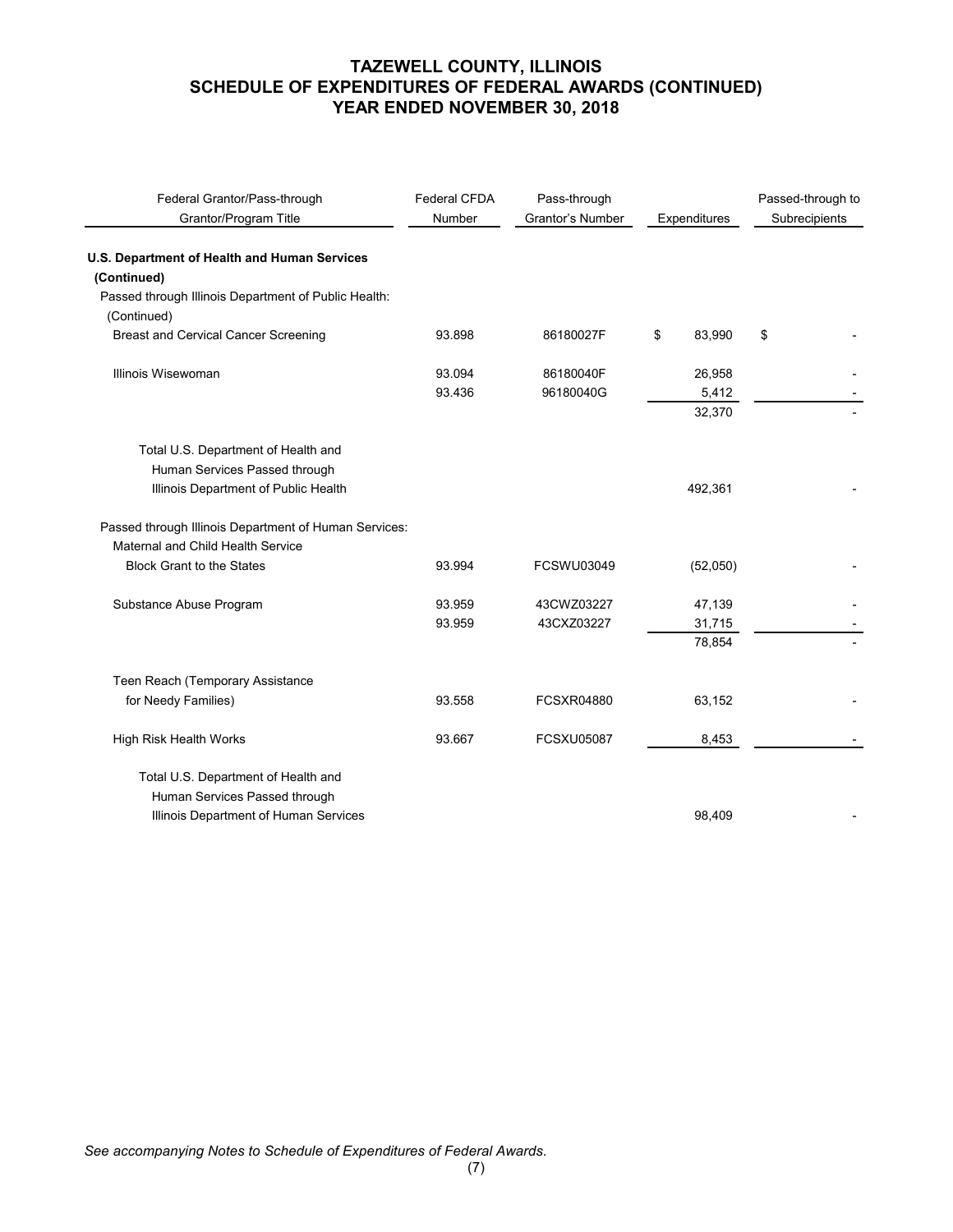| Federal Grantor/Pass-through<br>Grantor/Program Title       | <b>Federal CFDA</b><br>Number | Pass-through<br>Grantor's Number | Expenditures | Passed-through to<br>Subrecipients |
|-------------------------------------------------------------|-------------------------------|----------------------------------|--------------|------------------------------------|
|                                                             |                               |                                  |              |                                    |
| U.S. Department of Health and Human Services<br>(Continued) |                               |                                  |              |                                    |
| Passed through Illinois Department of Healthcare            |                               |                                  |              |                                    |
| and Family Services:                                        |                               |                                  |              |                                    |
| Child Support Enforcement Title IV-D                        | 93.563                        | 2018-55-007-KR                   | \$<br>3,865  | \$                                 |
|                                                             | 93.563                        | 2019-55-007-KR                   | 2,758        |                                    |
|                                                             |                               |                                  | 6,623        |                                    |
| Medical Assistance Program                                  | 93.778                        | <b>NA</b>                        | 170,688      |                                    |
|                                                             |                               |                                  |              |                                    |
| Total U.S. Department of Health and                         |                               |                                  |              |                                    |
| Human Services Passed through                               |                               |                                  |              |                                    |
| Illinois Department of Healthcare and                       |                               |                                  |              |                                    |
| <b>Family Services</b>                                      |                               |                                  | 177,311      |                                    |
| Passed through National Association of                      |                               |                                  |              |                                    |
| County and City Health Officials                            | 93.008                        | MRC120964                        | 625          |                                    |
| Total U.S. Department of Health and                         |                               |                                  |              |                                    |
| <b>Human Services</b>                                       |                               |                                  | 768,706      |                                    |
| <b>U.S. Environmental Protection Agency</b>                 |                               |                                  |              |                                    |
| Passed through Illinois Emergency                           |                               |                                  |              |                                    |
| Services and Disaster Agency:                               |                               |                                  |              |                                    |
| Radon                                                       | 66.032                        | 18 TAZ Radon                     | 3,175        |                                    |
|                                                             | 66.032                        | 19 TAZ Radon                     | 782          |                                    |
|                                                             |                               |                                  | 3,957        |                                    |
| Passed through Illinois Environmental                       |                               |                                  |              |                                    |
| Protection Agency:                                          |                               |                                  |              |                                    |
| Capitalization Grants for Drinking Water                    |                               |                                  |              |                                    |
| <b>State Revolving Funds</b>                                | 66.468                        | CWA-16203                        | 1,039        |                                    |
| Total U.S. Environmental Protection Agency                  |                               |                                  | 4,996        |                                    |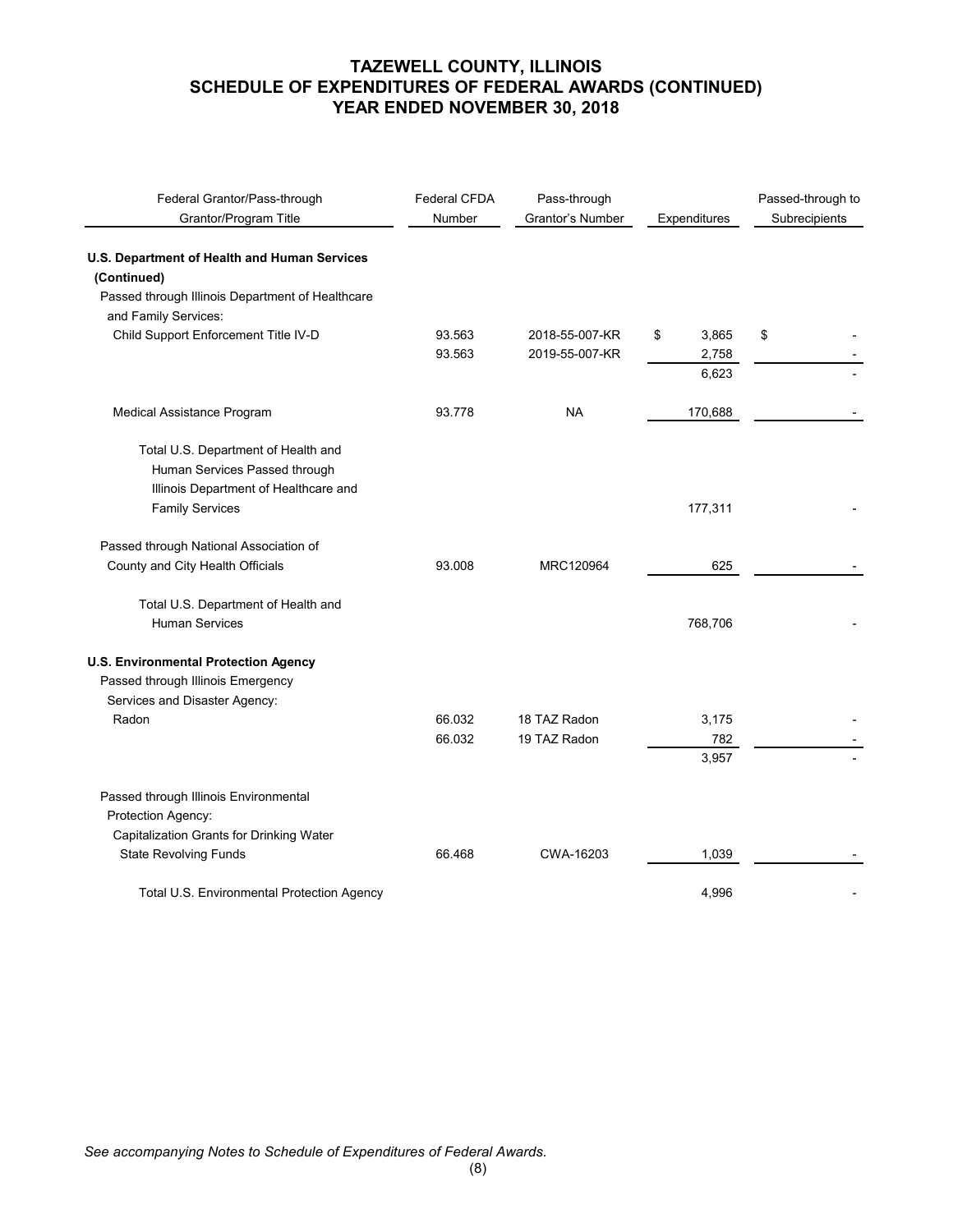| Federal Grantor/Pass-through<br>Grantor/Program Title | <b>Federal CFDA</b><br>Number | Pass-through<br>Grantor's Number | Expenditures |    | Passed-through to<br>Subrecipients |
|-------------------------------------------------------|-------------------------------|----------------------------------|--------------|----|------------------------------------|
| <b>U.S. Department of Transportation</b>              |                               |                                  |              |    |                                    |
| Passed through Illinois Department of Transportation: |                               |                                  |              |    |                                    |
| Public Transportation for                             |                               |                                  |              |    |                                    |
| Nonurbanized Areas                                    | 20.509                        | OP-18-0338-FED-#4825 \$          | 133,378      | \$ | 133,378                            |
|                                                       | 20.509                        | OP-19-60-FED-#4825               | 139,815      |    | 139,815                            |
|                                                       |                               |                                  | 273,193      |    | 273,193                            |
| STEP and Holiday Enforcement Impaired Driving         | 20.600                        | AP-18-0065                       | 13,663       |    |                                    |
|                                                       | 20.600                        | OP-19-0090                       | 3,937        |    |                                    |
|                                                       |                               |                                  | 17,600       |    |                                    |
| Child Passenger Safety                                | 20.616                        | OP-18-0197                       | 5,588        |    |                                    |
| Highway Safety Project Grant                          | 20.616                        | DD-18-0451                       | 3,415        |    |                                    |
|                                                       |                               |                                  | 9,003        |    |                                    |
| Total U.S. Department of Transportation               |                               |                                  |              |    |                                    |
| Passed through Illinois Department of                 |                               |                                  |              |    |                                    |
| Transportation                                        |                               |                                  | 299,796      |    | 273,193                            |
| Passed through Illinois Emergency Management Agency:  |                               |                                  |              |    |                                    |
| Hazardous Materials Emergency Preparedness            | 20.703                        | HMEPTAZE16                       | 438          |    |                                    |
| Total U.S. Department of Transportation               |                               |                                  | 300,234      |    | 273,193                            |
| U.S. Department of Homeland Security                  |                               |                                  |              |    |                                    |
| Passed through Illinois Emergency Services &          |                               |                                  |              |    |                                    |
| Disaster Agency:                                      |                               |                                  |              |    |                                    |
| <b>Emergency Management Performance Grants</b>        | 97.042                        | 18EMATAZEW                       | 57,559       |    |                                    |
| Total U.S. Department of                              |                               |                                  |              |    |                                    |
| <b>Homeland Security</b>                              |                               |                                  | 57,559       |    |                                    |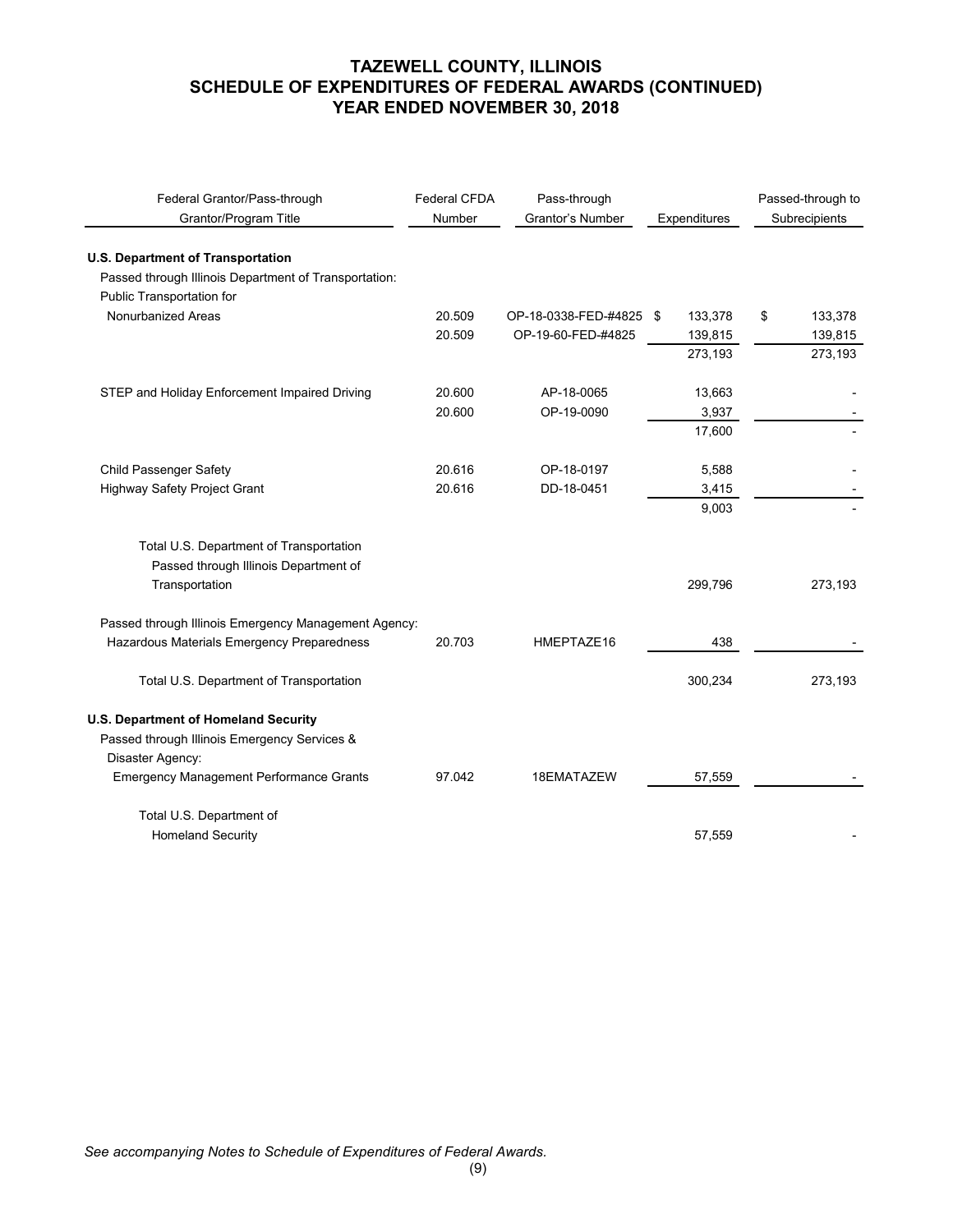| Federal Grantor/Pass-through<br>Grantor/Program Title             | Federal CFDA<br>Number | Pass-through<br>Grantor's Number | Expenditures |           |    |         |  | Passed-through to<br>Subrecipients |
|-------------------------------------------------------------------|------------------------|----------------------------------|--------------|-----------|----|---------|--|------------------------------------|
| <b>U.S. Department of Justice</b>                                 |                        |                                  |              |           |    |         |  |                                    |
| Passed through Illinois Criminal Justice                          |                        |                                  |              |           |    |         |  |                                    |
| Information Authority:                                            |                        |                                  |              |           |    |         |  |                                    |
| State's Attorney Appellate Prosecutor                             | 16.738                 | 415025                           | \$           | 16,450    | \$ |         |  |                                    |
| Crime Victim Assistance                                           | 16.575                 | 215312                           |              | 27,513    |    |         |  |                                    |
|                                                                   | 16.575                 | 216003                           |              | 19,336    |    |         |  |                                    |
|                                                                   |                        |                                  |              | 46,849    |    |         |  |                                    |
| Total U.S. Department of Justice Passed                           |                        |                                  |              |           |    |         |  |                                    |
| through Illinois Criminal Justice<br><b>Information Authority</b> |                        |                                  |              | 63,299    |    |         |  |                                    |
| Total U.S. Department of Justice                                  |                        |                                  |              | 63,299    |    |         |  |                                    |
|                                                                   |                        |                                  |              |           |    |         |  |                                    |
| <b>Total</b>                                                      |                        |                                  |              | 2,083,358 | S  | 273,193 |  |                                    |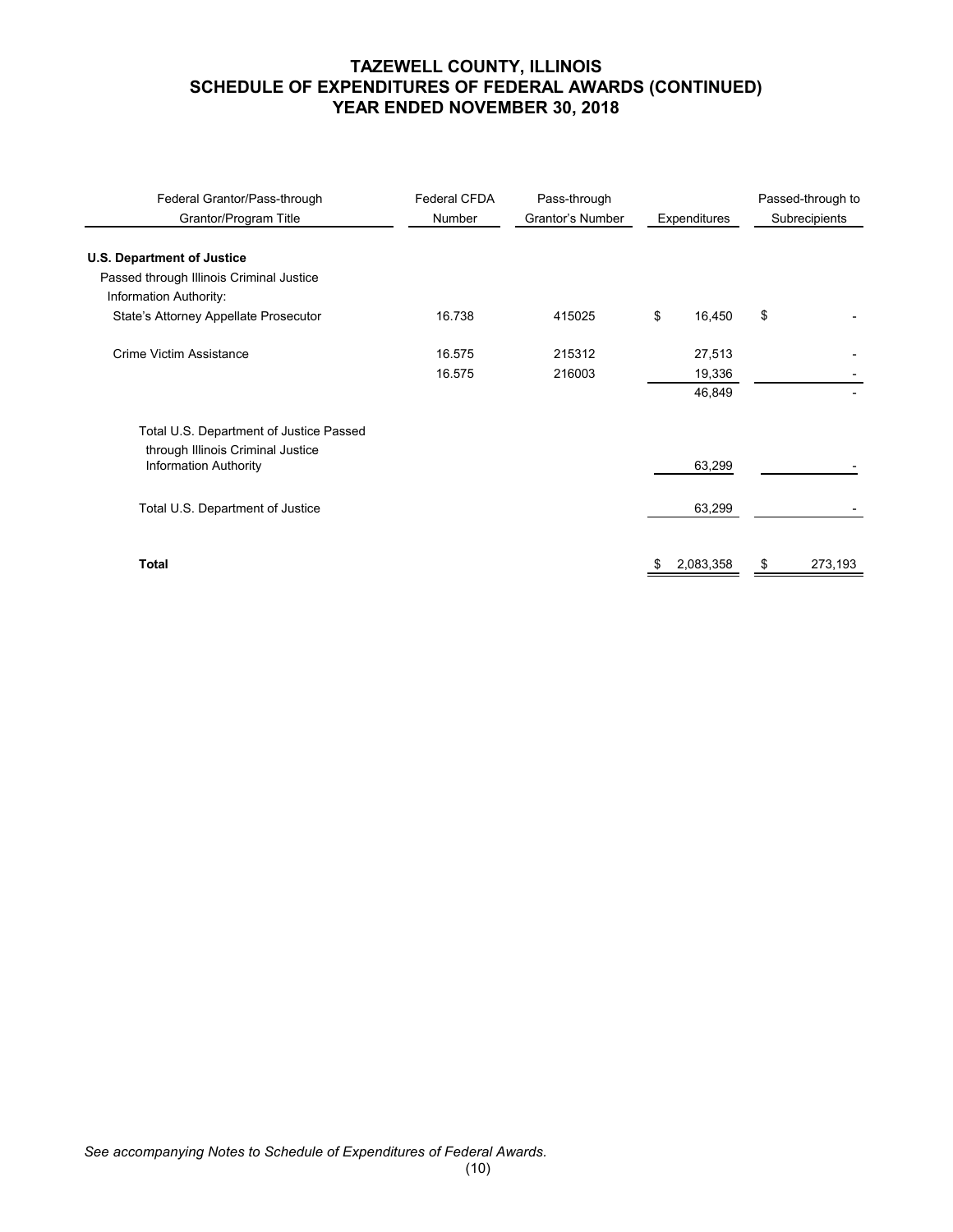# **TAZEWELL COUNTY, ILLINOIS NOTES TO SCHEDULE OF EXPENDITURES OF FEDERAL AWARDS NOVEMBER 30, 2018**

#### **NOTE 1 GENERAL**

The accompanying Schedule of Expenditures of Federal Awards includes the activity of all federal grants of Tazewell County, Illinois. The Tazewell County reporting entity is defined in Note 1 to the County's basic financial statements. Federal awards received directly from federal agencies as well as federal awards passed through other government agencies are included on the schedule. The County has not elected to use the 10-percent de minimis indirect cost rate as allowed under the Uniform Guidance.

## **NOTE 2 RELATIONSHIP TO FINANCIAL STATEMENTS**

The information in this schedule is presented in accordance with the requirements of Title 2 U.S. *Code of Federal Regulations* Part 200, *Uniform Administrative Requirements, Cost Principles, and Audit Requirements for Federal Awards*. Therefore, some amounts presented in this schedule may differ from amounts presented in the financial statements.

## **NOTE 3 BASIS OF ACCOUNTING**

The accompanying Schedule of Expenditures of Federal Awards is presented using the modified accrual basis of accounting, which is described in Note 1 to the County's basic financial statements.

#### **NOTE 4 COMMODITIES - VACCINES**

The County receives vaccines at no charge from the Illinois Department of Public Health through federally assisted programs. The value of vaccines activity during fiscal year 2018 was as follows:

| Beginning Inventory |              |         | <b>Ending Inventory</b> |
|---------------------|--------------|---------|-------------------------|
| November 30, 2017   | Acquisitions | Usage   | November 30, 2018       |
|                     |              |         |                         |
| 16,635              | 118,236      | 116.213 | 18,658                  |

#### **NOTE 5 NONCASH FOOD INSTRUMENTS**

The County participates in the Supplemental Food Program for Women, Infants, and Children and issues food instruments to eligible participants. The food instruments can be exchanged for authorized supplemental foods at retail stores. The state of Illinois processes and tracks the food instruments redeemed. The federal portion of food instruments distributed by Tazewell County and redeemed during the period October 1, 2017 to September 30, 2018 was \$579,101 and is reported in the Schedule of Expenditures of Federal Awards. Information is not available from the State to report this information on the County's fiscal year.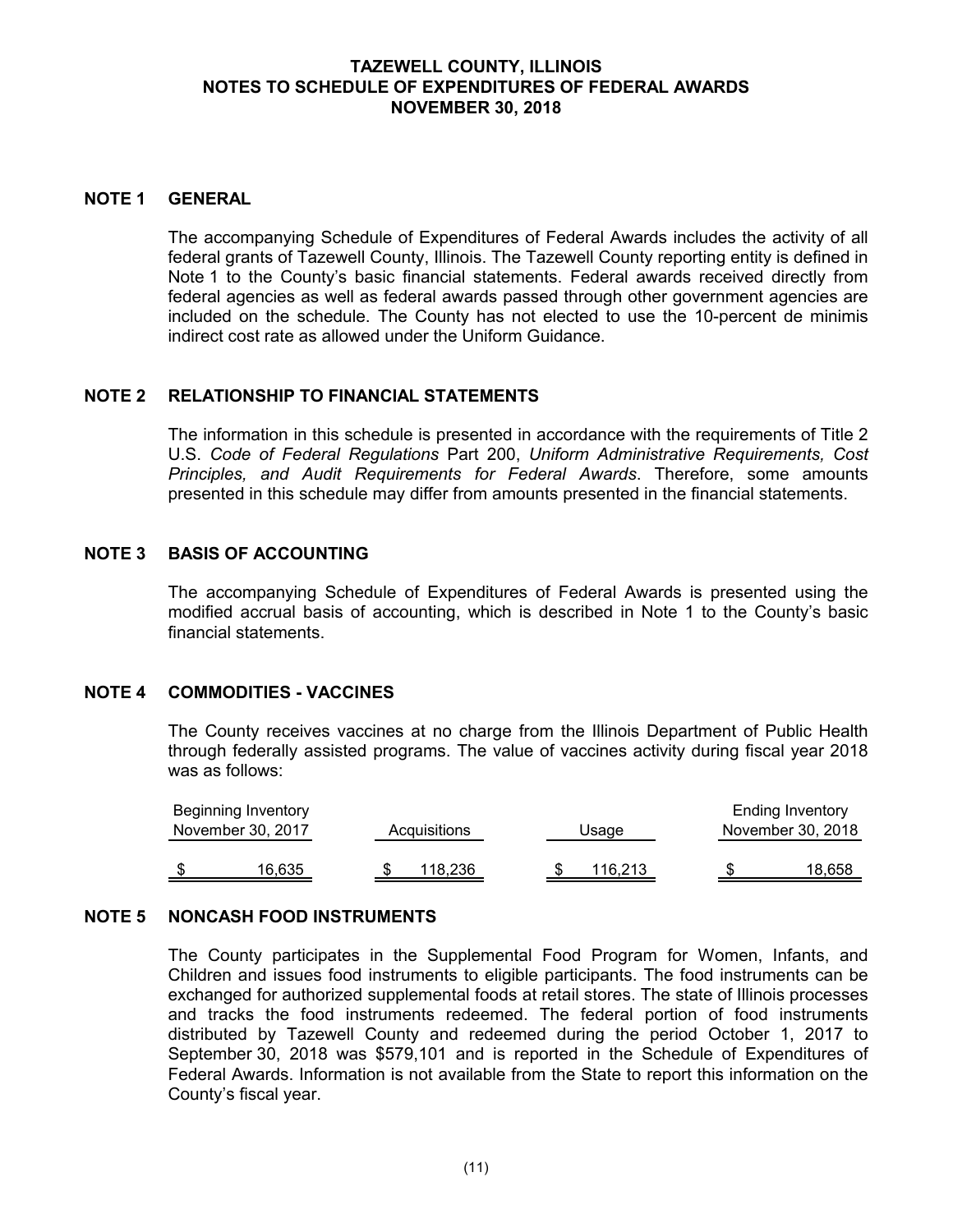# **TAZEWELL COUNTY, ILLINOIS NOTES TO SCHEDULE OF EXPENDITURES OF FEDERAL AWARDS NOVEMBER 30, 2018**

# **NOTE 6 OTHER NONCASH ASSISTANCE**

The County did not receive any federal awards in the form of noncash assistance for insurance in effect during the year, loans, or loan guarantees.

# **NOTE 7 MEDICAL ASSISTANCE PROGRAM RECONCILIATION**

| Federal CFDA Number                                           |   | 93.778   |
|---------------------------------------------------------------|---|----------|
| <b>Amount Awarded</b>                                         | S | 140.761  |
| Total Amount Reported on Schedule of<br><b>Federal Awards</b> |   | 170,688  |
| Difference                                                    |   | (29.927) |

Amount awarded is based on the amounts the state has remitted to Tazewell County during the state's fiscal year of July 1, 2017 – June 30, 2018. However, the Schedule of Expenditures of Federal Awards recognizes the County's federal expenditures when incurred during its fiscal year December 1, 2017 – November 30, 2018. Tazewell County, Illinois incurred reimbursable expenditures of \$170,688 that were recognized during fiscal year 2018. Thus, this is reported as such on the 2018 Schedule of Expenditures of Federal Awards, as opposed to the \$140,761 of receipts remitted by the state during its fiscal year.

# **NOTE 8 RELATIONSHIP TO FEDERAL FINANCIAL REPORTS**

Amounts reported in the accompanying schedule agree with the amounts reported in the related federal financial reports.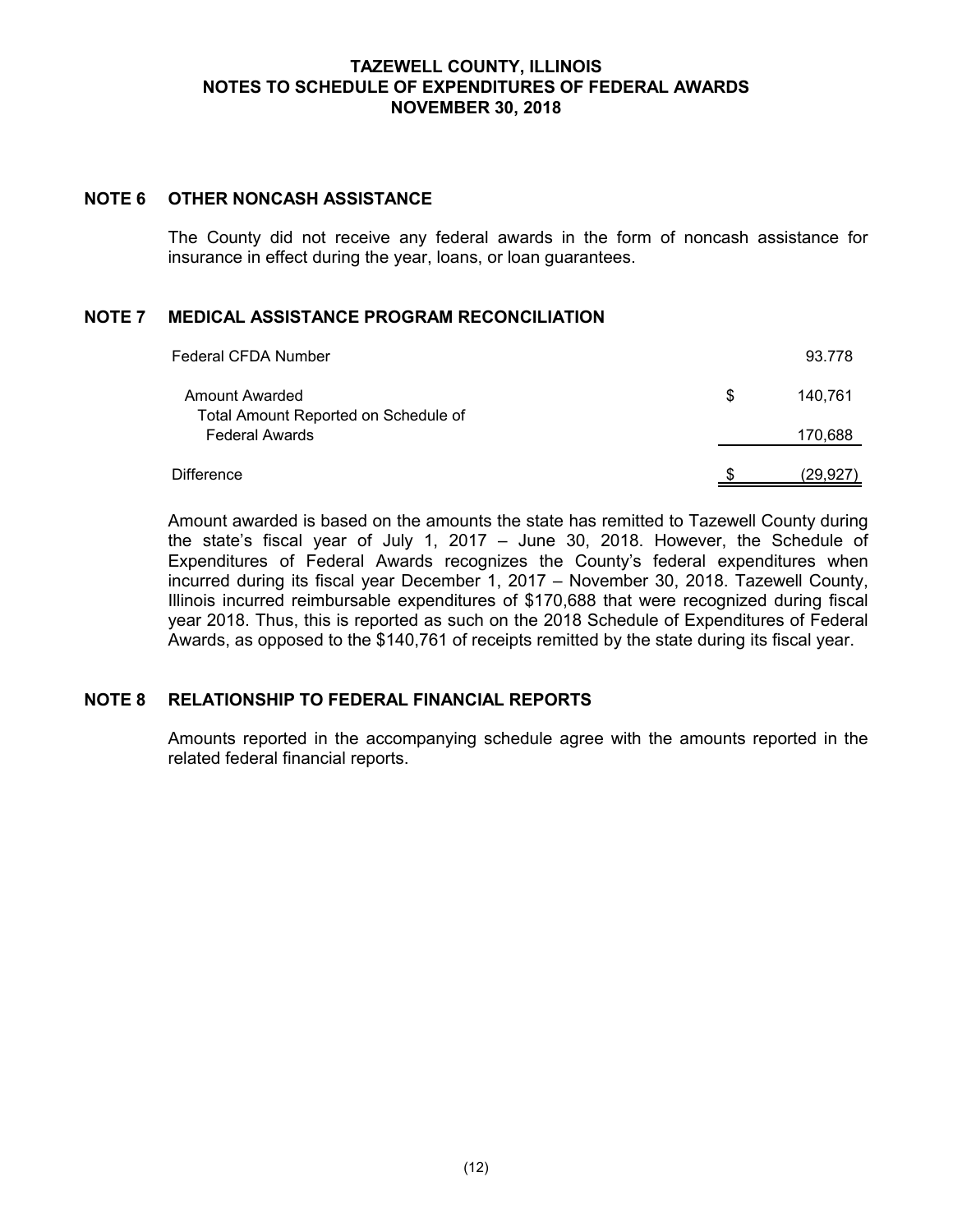# **Section I – Summary of Auditors' Results**

# **Financial Statements**

| Type of auditors' report issued:                                                                     | Unmodified                                                                 |     |          |               |
|------------------------------------------------------------------------------------------------------|----------------------------------------------------------------------------|-----|----------|---------------|
| Internal control over financial reporting:                                                           |                                                                            |     |          |               |
| Material weakness(es) identified?                                                                    | $X \sim$                                                                   | yes |          | no            |
| Significant deficiencies identified that are not<br>considered to be material weaknesses?            |                                                                            | yes | X —      | none reported |
| Noncompliance material to financial<br>statements noted?                                             |                                                                            |     | $yes$ X  | no            |
| <b>Federal Awards</b>                                                                                |                                                                            |     |          |               |
| Internal control over major programs:                                                                |                                                                            |     |          |               |
| Material weakness(es) identified?                                                                    | $\mathsf{X}$                                                               | yes |          | no            |
| Significant deficiencies identified that are not<br>considered to be material weaknesses?            |                                                                            | yes | $X \sim$ | none reported |
| Type of auditors' report issued on compliance for<br>for major programs?                             | Unmodified                                                                 |     |          |               |
| Any audit findings disclosed that are required to be<br>reported in accordance with 2 CFR 200.516(a) |                                                                            |     | yes X    | no            |
| Identification of major programs:                                                                    |                                                                            |     |          |               |
| <b>CFDA Number</b>                                                                                   | Name of Federal Program or Cluster                                         |     |          |               |
| 10.557                                                                                               | Special Supplemental Nutrition Program for<br>Woman, Infants, and Children |     |          |               |
| Dollar threshold used to distinguish<br>between type A and type B programs:                          | \$750,000                                                                  |     |          |               |
| Auditee qualified as low-risk auditee?                                                               |                                                                            | yes | X.       | no            |
|                                                                                                      |                                                                            |     |          |               |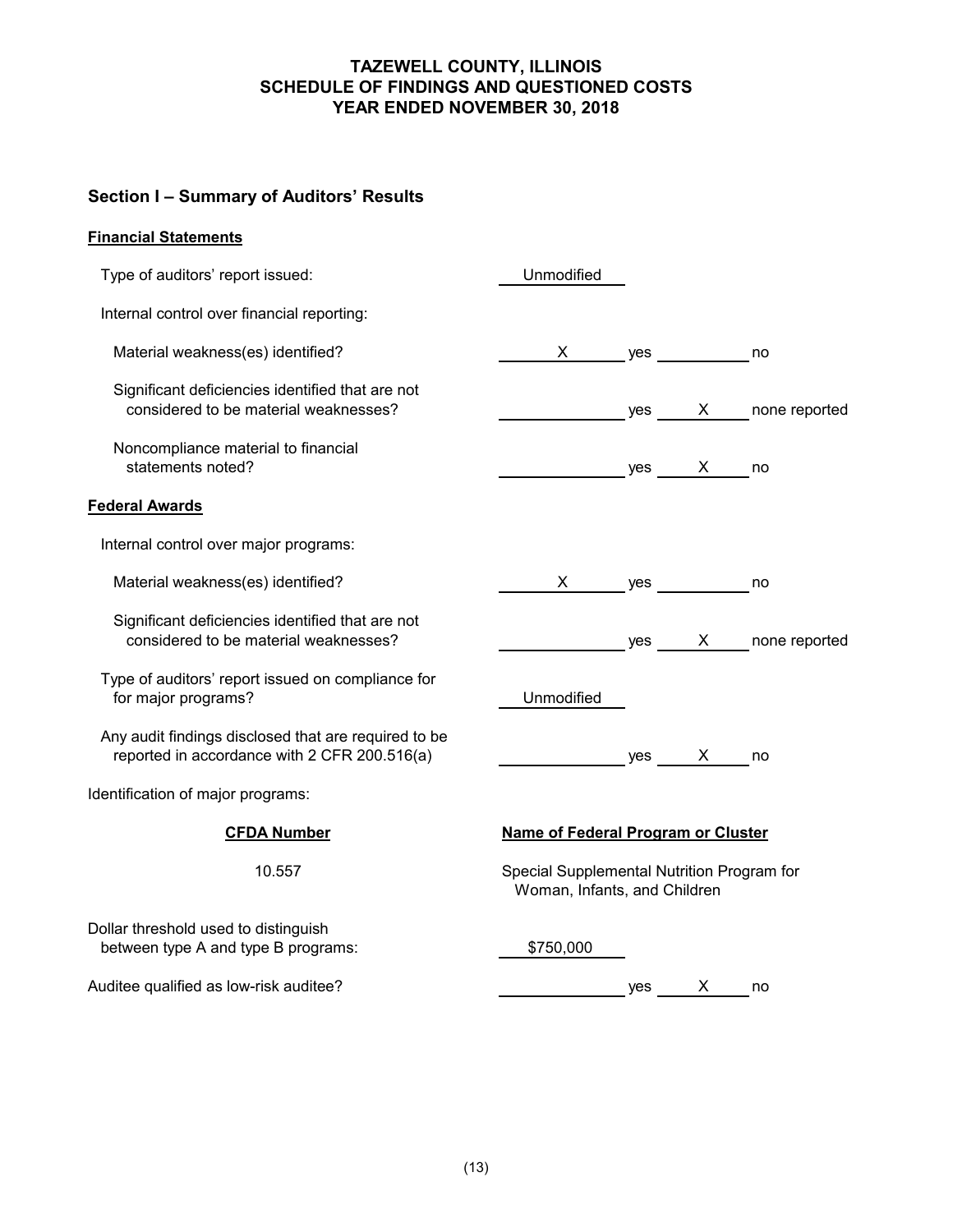# **Section II – Financial Statement Findings**

#### Finding No. 2018-001 - Significant Audit Adjustments

*Type of Finding:* Material Weakness in Internal Control over Financial Reporting

#### *Criteria or specific requirement:*

A control deficiency exists when the design or operation of a control does not allow management or employees, in the normal course of performing their assigned functions, to prevent or detect misstatements on a timely basis.

## *Condition:*

During the course of our audit, we posted a variety of adjustments that had a material effect on the County's financial statements. A significant number of the adjustments related to adjusting to the modified accrual basis or accrual basis of accounting from the cash basis, and recording capital assets and long-term debt for the government-wide financial statements.

#### *Context:*

While performing audit procedures, we posted a variety of adjustments to ensure the financial statements are prepared in accordance with accounting principles generally accepted in the United States of America.

#### *Effect:*

The County's lack of effective internal controls over its accounting system results in more than a remote likelihood that a material misstatement of the financial statements will not be prevented or detected by the County's internal control.

#### *Cause:*

Significant audit adjustments were a result of some accounting records and reports being prepared on the cash basis of accounting as well as County officials not maintaining accounting records for the government-wide financial statements. Examples include grant revenue, highway revenue, and interfund activity. The County's audited basic financial statements have been converted to the modified accrual basis or accrual basis, as required by accounting principles generally accepted in the United States of America.

#### *Recommendation:*

To establish proper internal control over its accounting system, the County should continue establishing procedures to record these accrual items, which include identifying factors that may affect the balances, as well as accumulating sufficient reliable data on which to base the balances. Such procedures should be performed by an individual possessing a thorough understanding of applicable generally accepted accounting principles and knowledge of the County's activities and operations.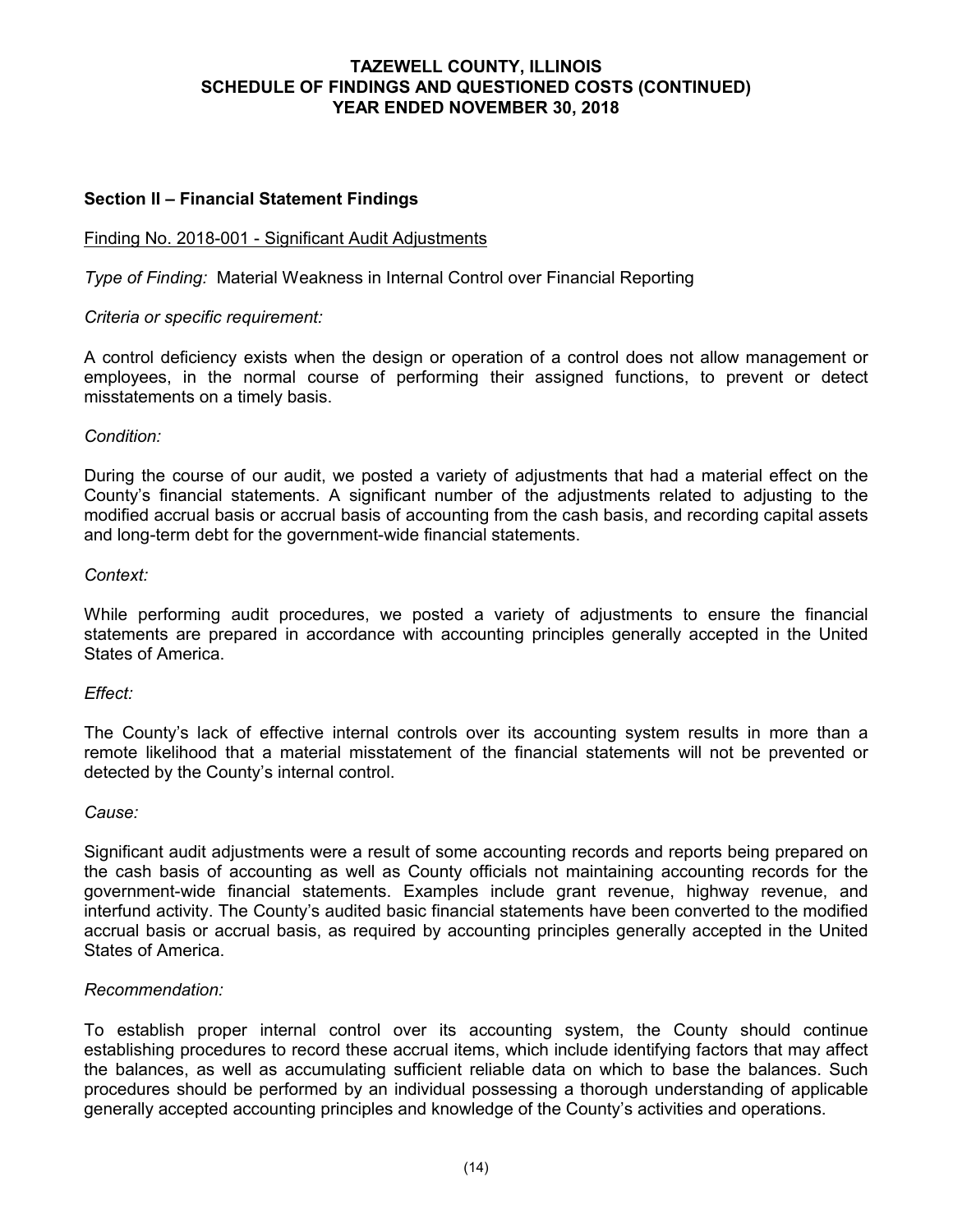# **Section II – Financial Statement Findings (Continued)**

## Finding No. 2018-001 - Significant Audit Adjustments (Continued)

*Views of responsible officials and planned corrective actions:*

Within the County Administration office, a new accounting oversight position has been created and the position was filled in July 2016. The newly added position will continue to review internal controls and ensure that the financial statements are converted to the modified accrual basis, and that capital assets and long-term debt are recorded on the financial statements for the Fiscal Year 2019 audit.

#### Finding No. 2018-002 – Financial Statement Preparation

*Type of Finding:* Material Weakness in Internal Control over Financial Reporting

## *Criteria or specific requirement:*

Management is responsible for establishing and maintaining internal controls and for the fair presentation of the financial statements, including the related disclosures, in conformity with GAAP.

#### *Condition:*

The County does not have an internal control policy in place over annual financial reporting that would enable management to prepare and ensure its annual financial statements and related footnote disclosures are complete and presented in accordance with U.S. generally accepted accounting principles (GAAP).

#### *Context:*

While performing our audit procedures, it was noted the County does not have an internal control policy in place over financial reporting that would enable management to provide reasonable assurance that financial statements are prepared in accordance with U.S. GAAP.

#### *Effect:*

The potential exists that a material misstatement of the annual financial statements could occur and not be prevented or detected by the entity's internal controls.

#### *Cause:*

Management has informed us that they do not have an internal control policy in place over the annual financial reporting and that they do not have the necessary staff capacity to prepare the annual financial statements, including footnote disclosures.

The County relies on the audit firm to prepare the annual financial statements, including related footnote disclosures. However, the County has reviewed and approved the annual financial statements and the related footnote disclosures.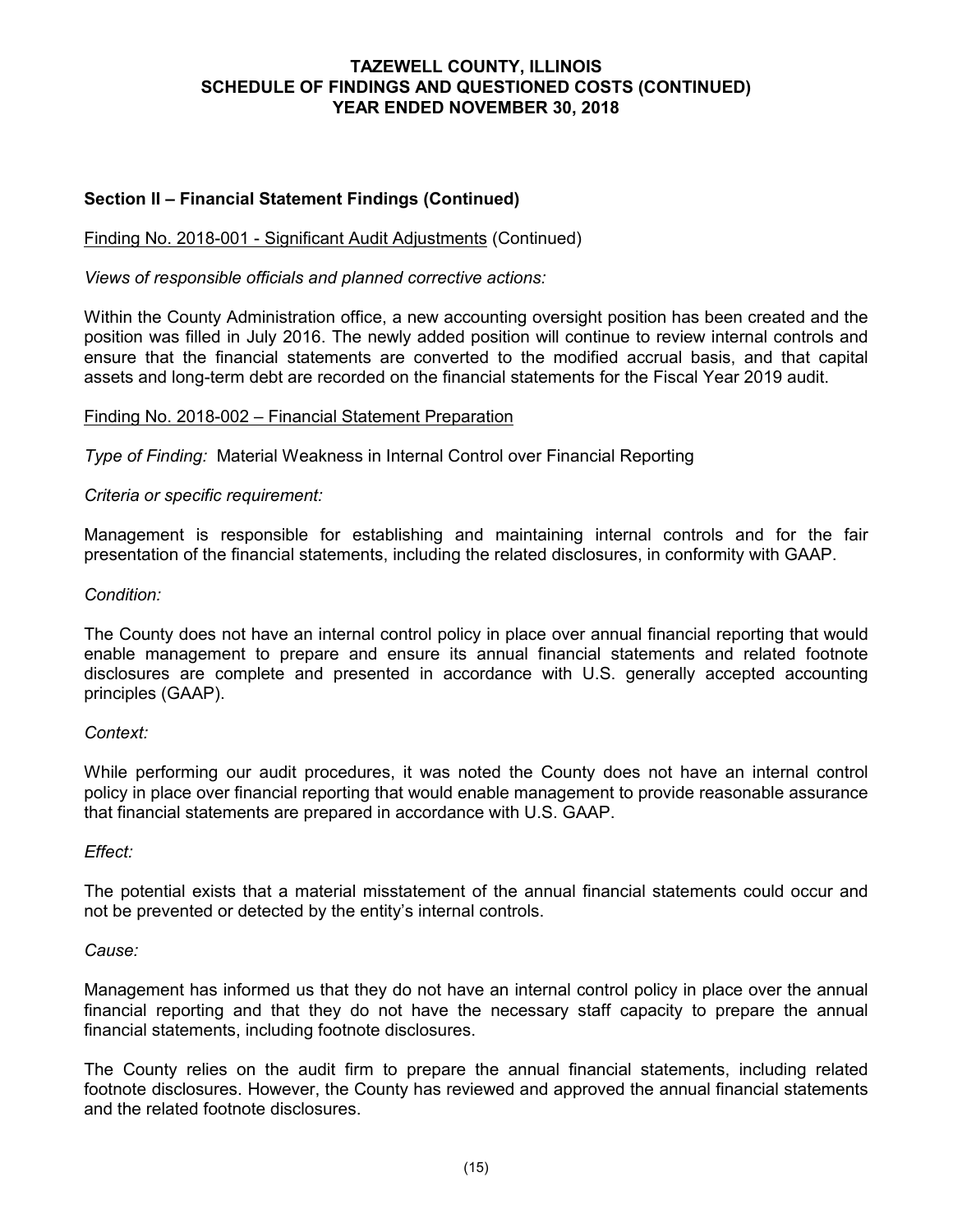# **Section II – Financial Statement Findings (Continued)**

## Finding No. 2018-002 – Financial Statement Preparation (Continued)

#### *Recommendation:*

Management should continue to evaluate their internal staff capacity to determine if an internal control policy over the annual financial reporting is beneficial.

## *Views of responsible officials and planned corrective actions:*

Within the County Administration office, a new accounting oversight position has been created and the position was filled in July 2016. The newly added position will continue to review internal controls and ensure that the financial statements are converted to the modified accrual basis, and that capital assets and long-term debt are recorded on the financial statements for the Fiscal Year 2019 audit.

#### **Section III – Federal Awards Findings and Questioned Costs**

#### Finding No. 2018-003 – Internal Control Over Compliance

Federal Agency/Program: U.S. Department of Agriculture

- Federal Program Title: Special Supplemental Nutrition Program for Women, Infants, and Children
- CFDA Number: 10.557
- Pass-Through Agency: **Illinois Department of Human Services**
- Award Period: All grant periods within the audit year
- Type of Finding: Material Weakness in Internal Control over Compliance

#### *Criteria or specific requirement:*

The Uniform Guidance requires reports to include all activity of the reporting period, be supported by applicable accounting records, and be fairly presented in accordance with program requirements. All reports should agree with the accounting records. Reports should also include accounting of all noncash assistance received.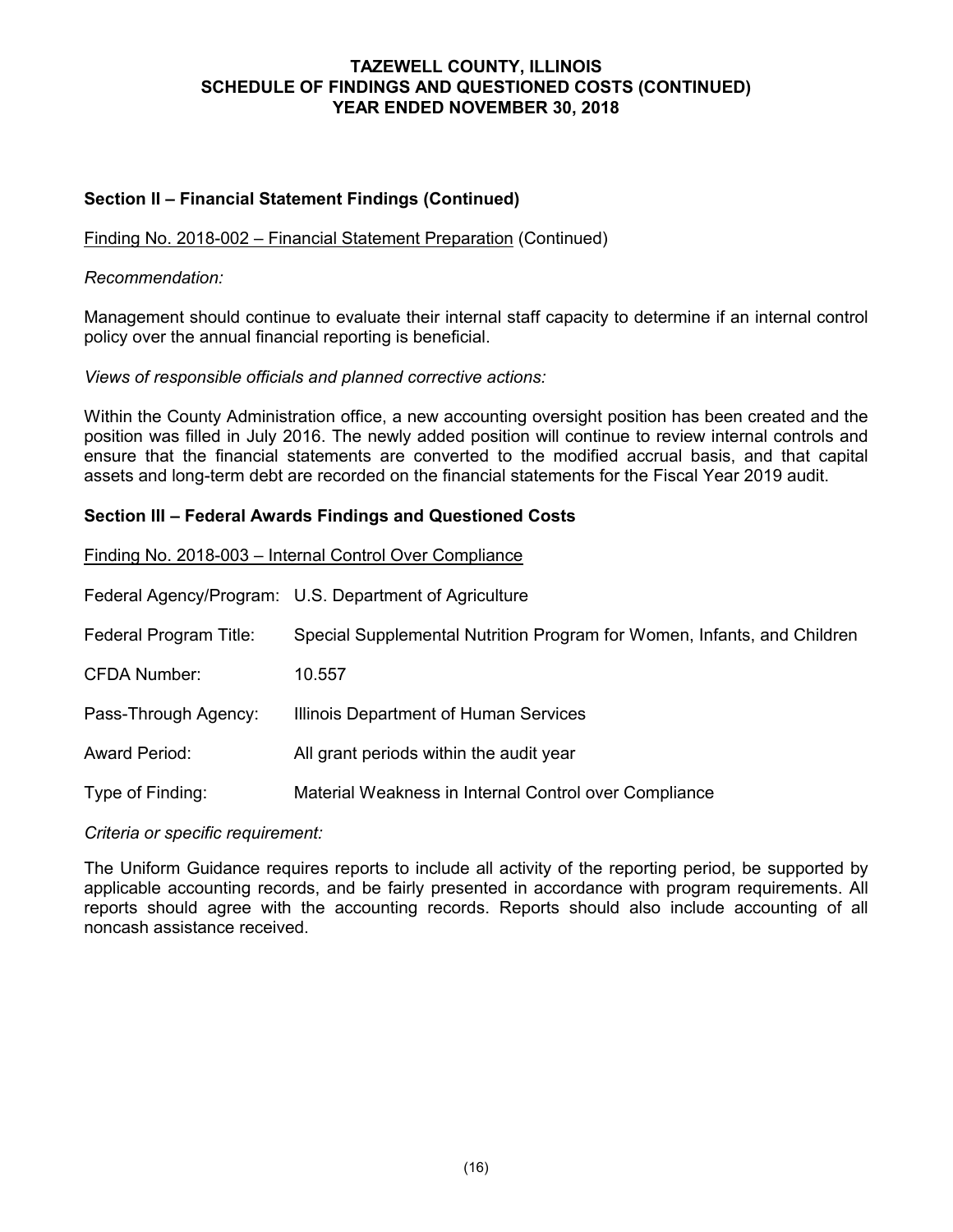# **Section III – Federal Awards Findings and Questioned Costs (Continued)**

# Finding No. 2018-003 – General Accounting for Federal Awards (Continued)

## *Condition:*

The County receives a significant amount of funding through state and federal grants. Grants are currently handled by the individual departments requesting the funding. During the period under audit, there was no central office or individual that tracks grant applications and reports. Individual departments are responsible for monitoring compliance with their grants as well as completing both financial and program reports for their grants.

The current method of monitoring grants makes it very difficult to identify all of the federal funds received by the County for proper reporting under the federal Single Audit Act. During our audit we noted the following related to accounting for grants that should be addressed.

• Information used in the preparation of reports requesting reimbursement for federal awards is frequently maintained on ledgers separate from the general ledger of the County. Many times there may be timing differences between the general ledger and these separate accounting of awards, or nonreimbursable costs are charged to respective general ledger accounts. Consequently, general ledger accounts do not easily trace to reports requesting reimbursement of federal funds. Not all reconciliations are readily available which reconcile general ledger financial information to that reported on the requests for reimbursement of federal funds.

*Questioned Costs:*

None

*Context:*

While performing our audit procedures, it was noted the County has no central office or individual that tracks grant applications and reports. Individual departments are responsible for monitoring compliance with their grants as well as completing both financial and program reports for their grants.

#### *Cause:*

The County did not effectively monitor all federal programs and reconcile financial reports with the County's general ledger.

#### *Effect:*

There is a greater risk the reports could be prepared inaccurately since they are prepared using information that is extracted from the general ledger and not reconciled to the general ledger.